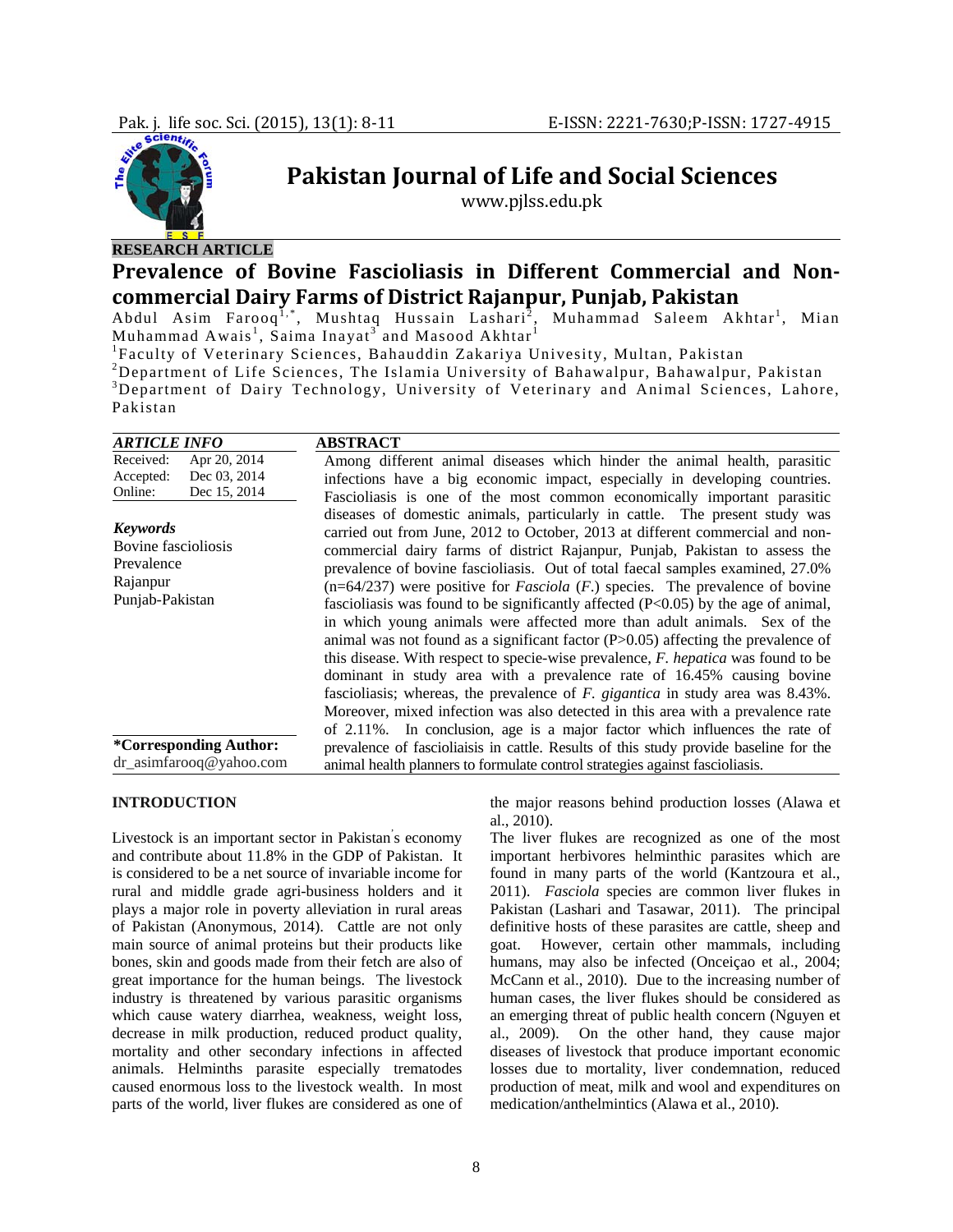The prevalence of helminthes in different species of animals has been reported ranging from 21.41 to 92% in Pakistan (Iqbal et al., 2007; Lashari and Tasawar, 2011). Fascioliasis, parasitic gastro enteritis, hydatidosis, coccidiosis, ectoparasitism, theileriosis and babesiosis are the major parasitic problems of ruminants in Pakistan in the order of priority (Iqbal et al., 2002). The problem of fascioliasis has been diagnosed in all areas of the Punjab but is a main problem in swampy areas enriched with the intermediate hosts, like snails and is one of the main constraints in development of a profitable livestock industry. All the ungulates are invariably susceptible to this infection. A limited number of studies have been conducted to provide information on the prevalence of *Fasciolia species* in cattle in different agro-climatic zones (Lashari and Tasawar 2011; Qureshi et al., 2012). Keeping in view the lack of such information, this study was designed to rule out the prevalence of fascioliasis in traditional cattle farming system of Rajanpur, Punjab, Pakistan. The information will provide a baseline for the animal health planners to formulate control strategies against fascioliasis.

#### **MATERIALS AND METHODS**

The present study was conducted during June, 2012 to October, 2013 to dtermine the prevalence of fascioliasis in cattle. A total of the 237 fecal samples were collected randomly from male and female cattles of different age groups. The samples were collected from commercial and non-commercial dairy farms and house-hold animals of district Rajanpur, Punjab, Pakiatan. The faecal samples (10g, each) were collected separately in wide-mouthed screw capped glass bottles containing 10% formalin as a preservative. All the samples were properly labeled. Fecal samples were examined for the presence of *Fasciola* eggs by sedimentation techniques and direct microscopic examination of faecal material.

#### **RESULTS AND DISCUSSION**

The overall prevalence of fascioliasis was 27% (n=64/237) in study area (Fig. 1). The prevalence of *F. hepatica* was significantly (P<0.05) higher (16.45%) as compared to those of *F. gigantica* (8.43%) and mixed infection of these *Fasciola* species (i.e. *F. hepatica* & *F. gigantica*) (2.11%). Table 1 shows the prevalence of bovine fascioliasis between the two sexes in the current study. Results revealed significant difference (P<0.05) in the prevalence of fascioliosis in males (29.88%) as compared to females (25.33%). Age-wise analysis revealed a statistically non significant difference (P>0.05) in the prevalence of fascioliosis in different age groups. Bovine fasciolosis exists in almost all

regions of Pakistan. However, the prevalence, epidemiology and *Fasciola* species involved vary with locality. It is mainly attributed to the variation in the weather and ecological condition such as altitude, rainfall, temperature and livestock management system (Graber, 1978). The result of present study indicated that bovine fasciolsis relatively spread with moderate prevalence rate of 27.0% in the study area as compared to high prevalence of 74.5 % in Iraq (Al-Khafajy, 2011), 42.06% in Sindh province of Pakistan (Bhutto et al., 2012) and 70.62% in different district of Punjab, Pakistan (Iqbal et al., 2007). The reported prevalence is relatively lower and this variation might be attributed to the difference in the infestation and agro-climatic variations of study area. The result of the present study is similar with the prevalence of bovine fascioliasis reported in Quetta, Balochistan (Kakar et al., 2011) but higher than that of Khan and Maqbool (2012) from slaughter houses (22.6%) livestock farms (17.5%), veterinary hospital (10.82%) and on household cattle (10.82%) under different management conditions. This is probably due to the ecological and climatic difference between the two localities.

A slightly higher incidence was observed in males than females. The reason for which seems to be related more to be social practice of keeping females under better management and feeding conditions in comparison to males which are generally being let loose to graze freely in pastures (Chaudhri et al., 1993; Maqbool et al., 2002; Phiri et al., 2005; Keyyu et al., 2009).





**Fig. 1: The overall prevalence of** *Fasciolia* **species in cattle in district Rajanpur during the year 2012-13.**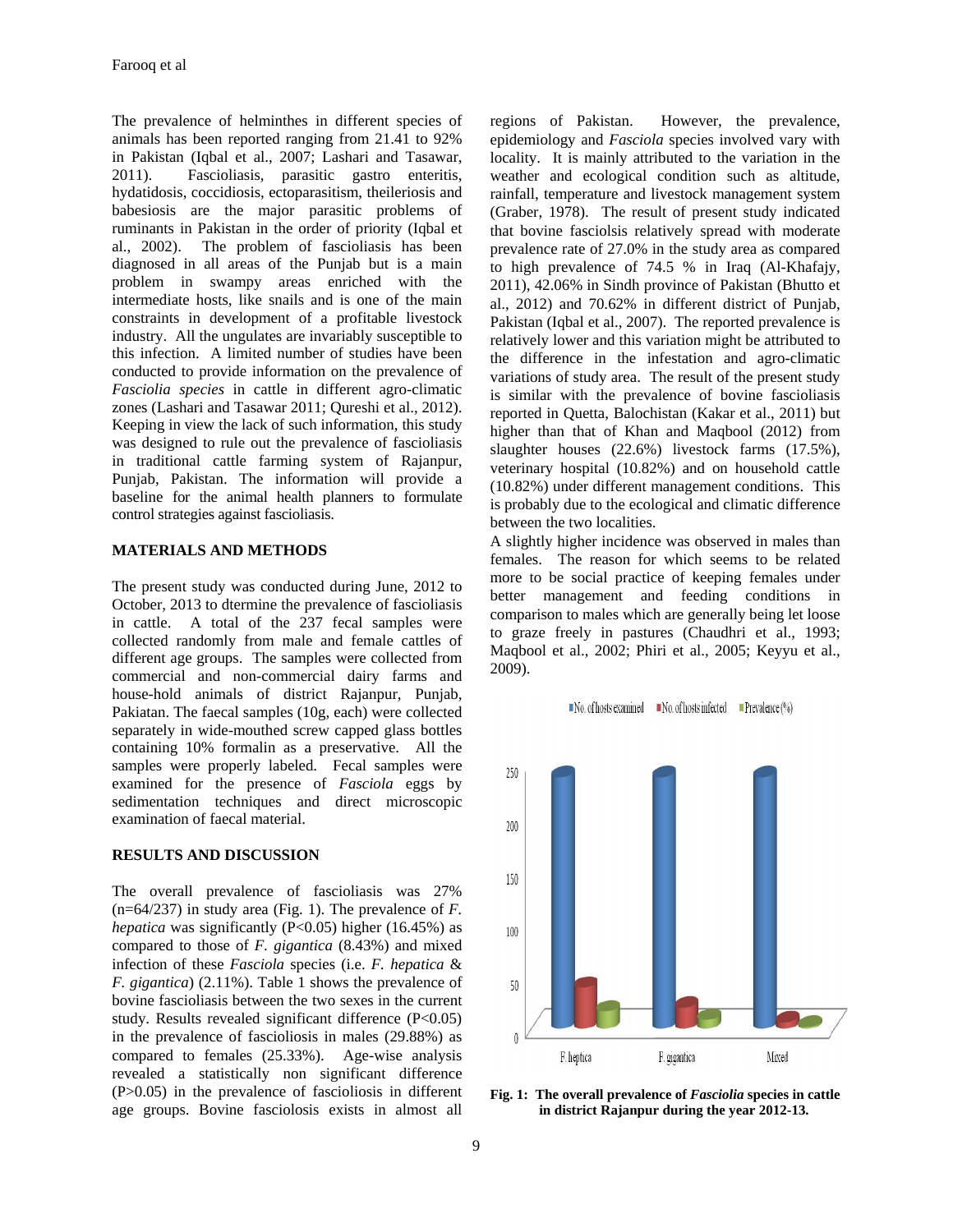| vear 2012-13                               |                                            |          |            |  |  |  |  |  |
|--------------------------------------------|--------------------------------------------|----------|------------|--|--|--|--|--|
|                                            | No. of                                     | No. of   | Prevalence |  |  |  |  |  |
|                                            | samples                                    | positive | (% )       |  |  |  |  |  |
|                                            | examined                                   | samples  |            |  |  |  |  |  |
| Age-wise prevalence of bovine fascioliasis |                                            |          |            |  |  |  |  |  |
| $1 - 24$                                   | 87                                         | 29       | 33.33      |  |  |  |  |  |
| $25 - 48$                                  | 61                                         | 18       | 29.50      |  |  |  |  |  |
| 49-72                                      | 58                                         | 13       | 22.41      |  |  |  |  |  |
| >72                                        | 31                                         | 4        | 12.9       |  |  |  |  |  |
|                                            | Sex-wise prevalence of bovine fascioliasis |          |            |  |  |  |  |  |
| Male                                       | 78                                         | 26       | 29.88      |  |  |  |  |  |
| Female                                     | 150                                        | 38       | 25.33      |  |  |  |  |  |

|  | Table 1: Relationship between age, sex of hosts and  |  |  |  |  |  |  |
|--|------------------------------------------------------|--|--|--|--|--|--|
|  | <i>Fasciolia</i> species in district Rajanpur during |  |  |  |  |  |  |
|  | vear 2012-13                                         |  |  |  |  |  |  |

Prevalence of fascioliasis was recorded to be highest in 1-24 months age group after which prevalence goes on decreasing gradually with advancement in age in descending order of 25-48 months, 49-72 months and >72 months, respectively. Decrease in prevalence of at age higher than 72 months is due to the fact that cattle present that resistance to challenge infection. Hillyer et al. (1999) stated that adult cattle are more resistant to infection or they may self cure. There are some reports that resistance is not totally immunologically based. Rather it is suggested that hepatic fibrosis resulting from primary infection may be the reason for resistance to reinfection (Mulcahy et al., 1999). Similar results were reported by Keyyu et al. (2005) who associated higher infection rate in older animals with age and consequently longer exposure time.

#### **REFERENCES**

- Alawa CBI, AM Adamu, JO Gefu, OJ Ajanusi, PA Abdu and NP Chiezey, 2010. *In vivo* efficacy of Vernonia amygdalina (compositae) against natural helminth infection in Bunaji (Bos indicus) calves. Pakistan Veterinary Journal, 30: 215-218.
- Al-Khafajy AMA, 2011. Detection of fascioliasis in sheep and cattle by using of ELISA technique. AL-Qadisiya Journal Veterinary Medicine Science, 10: 131-135.
- Anonymous, 2014. Economic Survey of Pakistan, Economic Adviser Wing, Finance Division, Government of Pakistan, Islamabad.
- Bhutto B, A Arijo, MS Phullan and A Rind, 2012. Prevalence of fascioliasis in buffaloes under different agro-climatic areas of Sindh Province of Pakistan. International Journal of Agricultural Biology, 14: 241-245.
- Chaudhri SS, RP Gutta, S Kumar, AK Sing and S Sangwa, 1993. Epidemiology and control of *Fasciola gigantica* infection of cattle and buffaloes in Eastern Harryana, India. Indian Journal of Animal Science, 63: 600-605.
- Graber M, 1978. Helminthes and Helminthiasis of domestic and wild animal of Ethiopia. Bulletin of Animal Health and Production in Africa, 23: 57-86.
- Hillyer GV, 1999. Immunodiagnosis of human and animal fascioliasis. In Dalton JP: Fascioliasis. Wallingford, Oxon, CABI Publications, UK, pp: 435-447.
- Iqbal MU, MS Sajid, A Hussain and MK Khan, 2007. Prevalence of helminth infections in dairy animals of nestle milk collection areas of Punjab (Pakistan). Italian Journal of Animal Science, 6: 935-938.
- Kakar MN, MI Masood, KH Janbaz, MI Qadir, I Masood and JK Kakarsulemankhel, 2011. Prevalence of fascioliasis in cows ad buffaloes Quetta, Pakistan. Pharmacology Online, 2: 974-978.
- Kantzoura V, MK Kouam, H Feidas, D Teofanova and G Theodoropoulos, 2011. Geographic distribution modelling for ruminant liver flukes (*F. hepatica*) in south-eastern Europe. International Journal of Parasitology, 41: 747- 753.
- Keyyu JD, J Monrad, NC Kyvsgaard and AA Kassuku, 2005. Epidemiology of *Fasciola gigantica* and amphistomes in cattle on traditional small scale dairy and large-scale dairy farms in the southern highlands of Tanzania. Tropical Animal Health and Production, 37: 303-314.
- Keyyu JD, NC Kyvsgaard, J Monrad and AA Kassuku, 2009. Effectiveness of strategic anthelmintic treatments in the control of gastrointestinal nematodes and *Fasciola gigantica* in cattle in Iringaregion, Tanzania. Tropical Animal Health and Production, 41: 25-33.
- Khan UJ and A Maqbool, 2012. Prevalence of fascioliasis in cattle under different managemental conditions in Punjab. Pakistan Journal of Zoology, 44: 1193-1196.
- Lashari MH and Z Tasawar, 2011. Prevalence of some gastrointestinal parasites in sheep in southern Punjab, Pakistan. Pakistan Veterinary Journal, 31: 295-298.
- Maqbool A, CS Hayat, A Tanveer and HA Hashmi, 2002. Epidemiology of fascioliasis in buffaloes under different managemental conditions. Veterinarski Arhiv, 72: 221-223.
- McCann CM, M Baylis and DJ Williams, 2010. The development of linear regression models using environmental variables to explain the spatial distribution of *F. hepatica* infection in dairy herds in England and Wales. International Journal of Parasitology, 40: 1021-1028.
- Mulcahy G, P Joyce and JP Dalton, 1999. Immunology of *F. hepatica* infection In: Dalton, JP (Ed), Fascioliasis CAB International, pp: 341-376.